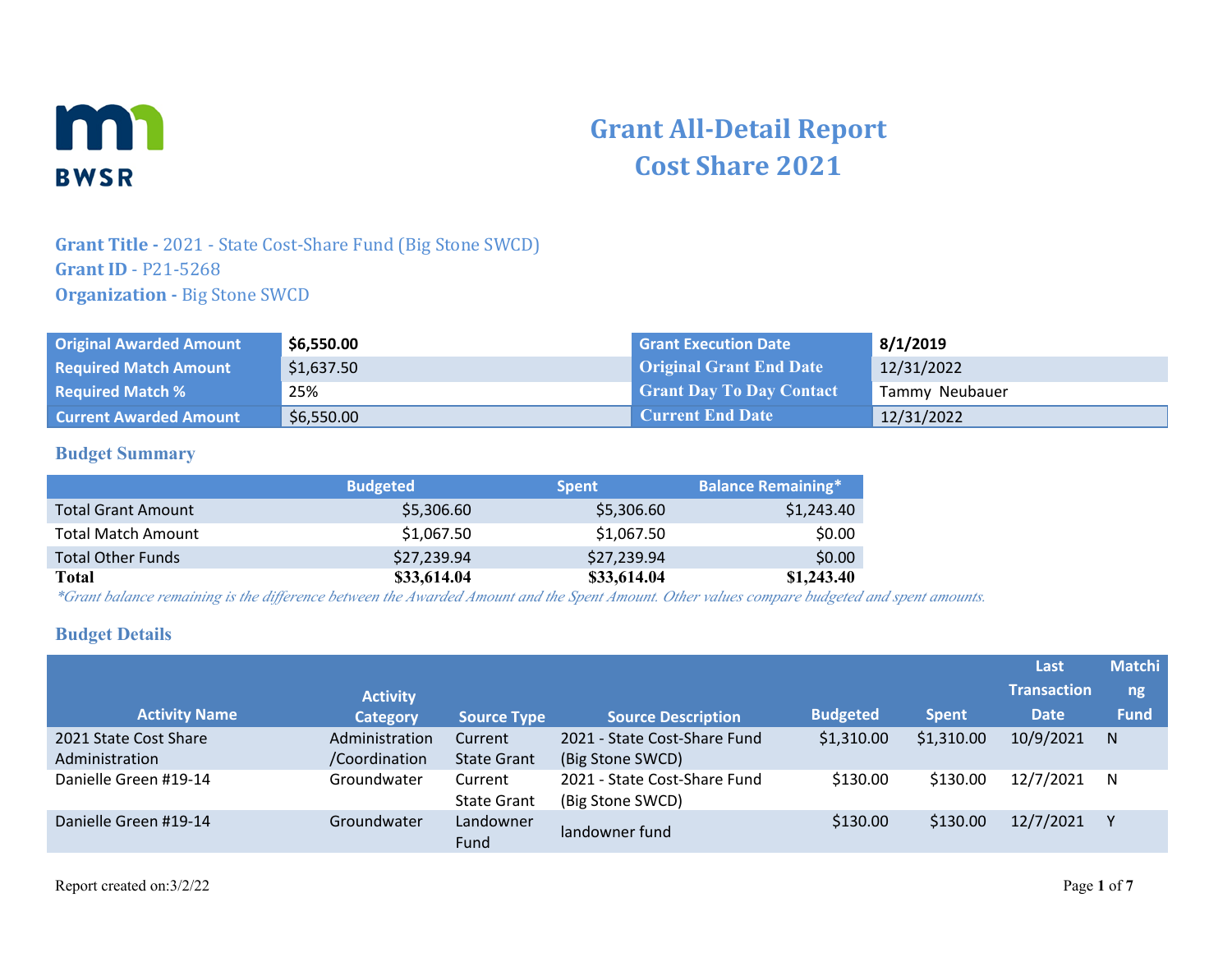|                                                                          |                                          |                               |                                                         |                 |              | Last               | <b>Matchi</b> |
|--------------------------------------------------------------------------|------------------------------------------|-------------------------------|---------------------------------------------------------|-----------------|--------------|--------------------|---------------|
|                                                                          | <b>Activity</b>                          |                               |                                                         |                 |              | <b>Transaction</b> | ng            |
| <b>Activity Name</b>                                                     | <b>Category</b>                          | <b>Source Type</b>            | <b>Source Description</b>                               | <b>Budgeted</b> | <b>Spent</b> | <b>Date</b>        | <b>Fund</b>   |
| Danielle Green #19-14                                                    | Groundwater                              | Other Funds                   | 2019 - State Cost-Share Fund<br>(Big Stone SWCD)        | \$315.00        | \$315.00     | 12/7/2021          | N             |
| Danielle Green #19-14                                                    | Groundwater                              | <b>Other Funds</b>            | landowner fund                                          | \$315.00        | \$315.00     | 12/7/2021          | Υ             |
| David Webster #CS21-1                                                    | Groundwater                              | Current<br><b>State Grant</b> | 2021 - State Cost-Share Fund<br>(Big Stone SWCD)        | \$437.50        | \$437.50     | 7/6/2021           | N             |
| David Webster #CS21-1                                                    | Groundwater                              | Landowner<br>Fund             | landowner fund                                          | \$437.50        | \$437.50     | 7/6/2021           | Y             |
| <b>Sharon Trulson</b>                                                    | Groundwater                              | Current<br><b>State Grant</b> | 2021 - State Cost-Share Fund<br>(Big Stone SWCD)        | \$500.00        | \$500.00     | 12/7/2021          | N             |
| <b>Sharon Trulson</b>                                                    | Groundwater                              | Landowner<br>Fund             | landowner fund                                          | \$500.00        | \$500.00     | 12/7/2021          | Y             |
| Soil Erosion - 2019 LC Cost Share<br>Assistance - shoreline restorations | Streambank or<br>Shoreline<br>Protection | Current<br><b>State Grant</b> | 2021 - State Cost-Share Fund<br>(Big Stone SWCD)        | \$2,929.10      | \$2,929.10   | 8/3/2021           | N             |
| Soil Erosion - 2019 LC Cost Share<br>Assistance - shoreline restorations | Streambank or<br>Shoreline<br>Protection | <b>Other Funds</b>            | 2019 - SWCD Local Capacity<br>Services (Big Stone SWCD) | \$5,200.00      | \$5,200.00   | 12/1/2020          | N             |
| Soil Erosion - 2019 LC Cost Share<br>Assistance - shoreline restorations | Streambank or<br>Shoreline<br>Protection | <b>Other Funds</b>            | 2019 - State Cost-Share Fund<br>(Big Stone SWCD)        | \$245.94        | \$245.94     | 12/1/2020          | N             |
| Soil Erosion - 2019 LC Cost Share<br>Assistance - shoreline restorations | Streambank or<br>Shoreline<br>Protection | <b>Other Funds</b>            | 2020 - SWCD Local Capacity<br>Services (Big Stone SWCD) | \$15,924.00     | \$15,924.00  | 8/3/2021           | N             |
| Soil Erosion - 2019 LC Cost Share<br>Assistance - shoreline restorations | Streambank or<br>Shoreline<br>Protection | <b>Other Funds</b>            | 2020 - State Cost-Share Fund<br>(Big Stone SWCD)        | \$5,240.00      | \$5,240.00   | 8/3/2021           | $\mathsf{N}$  |

# **Activity Details Summary**

| <b>Activity Details</b>    | <b>Total Action Count</b> | <b>Total Activity Mapped</b> | <b>Proposed Size / Unit</b> | <b>Actual Size / Unit</b> |
|----------------------------|---------------------------|------------------------------|-----------------------------|---------------------------|
| 351 - Well Decommissioning |                           |                              | <b>COUNT</b>                | <b>COUNT</b>              |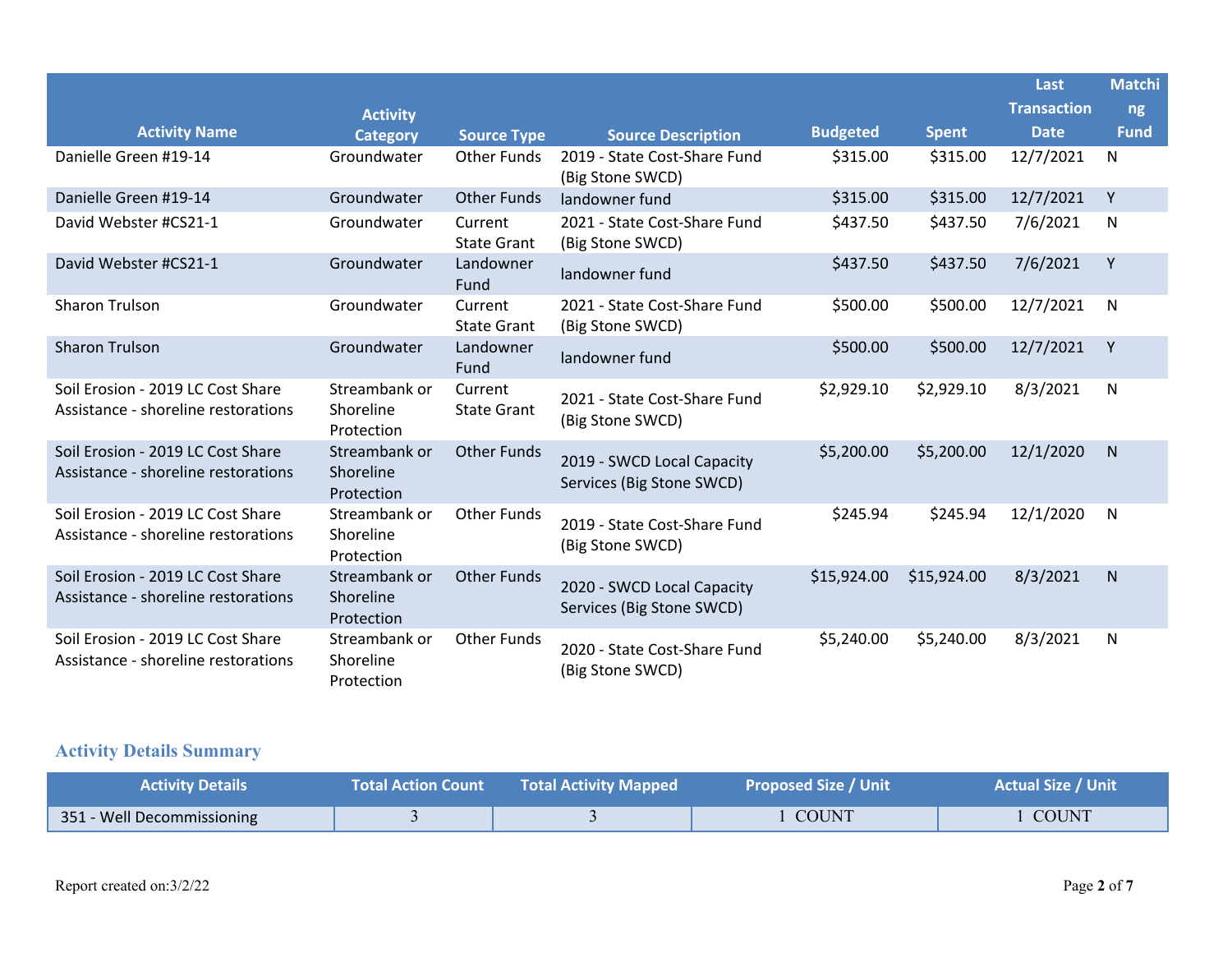| <b>Activity Details</b>        | <b>Total Action Count</b> | <b>Total Activity Mapped</b> | <b>Proposed Size / Unit</b> | <b>Actual Size / Unit</b> |
|--------------------------------|---------------------------|------------------------------|-----------------------------|---------------------------|
| 580 - Streambank and Shoreline |                           |                              | <b>COUNT</b>                | <b>COUNT</b>              |
| Protection                     |                           |                              |                             |                           |

## **Proposed Activity Indicators**

| <b>Activity Name</b> | <b>Indicator Name</b> | <b>Value &amp; Units</b> | <b>Naterbody Calculation Tool</b> |  |
|----------------------|-----------------------|--------------------------|-----------------------------------|--|
|                      |                       |                          |                                   |  |

### **Final Indicators Summary**

| <b>Indicator Name</b>       | <b>Total Value</b> | <b>Unit</b>    |
|-----------------------------|--------------------|----------------|
| <b>PREVENTION</b>           | 3.00               | <b>COUNT</b>   |
| <b>SEDIMENT (TSS)</b>       | 48.62              | <b>TONS/YR</b> |
| <b>SOIL (EST. SAVINGS)</b>  | 48.62              | <b>TONS/YR</b> |
| PHOSPHORUS (EST. REDUCTION) | 48.62              | LBS/YR         |

# **Grant Activity**

| <b>Grant Activity - 2021 State Cost Share Administration</b> |                                                                                                                         |                                                                                                    |           |  |  |  |
|--------------------------------------------------------------|-------------------------------------------------------------------------------------------------------------------------|----------------------------------------------------------------------------------------------------|-----------|--|--|--|
| <b>Description</b>                                           |                                                                                                                         | administration of the state cost share grant funds, including reporting, contracts, correspondence |           |  |  |  |
| <b>Category</b>                                              | ADMINISTRATION/COORDINATION                                                                                             |                                                                                                    |           |  |  |  |
| <b>Start Date</b>                                            | 29-Aug-21                                                                                                               | <b>End Date</b>                                                                                    | 09-Oct-21 |  |  |  |
| <b>Has Rates and Hours?</b>                                  | No.                                                                                                                     |                                                                                                    |           |  |  |  |
| <b>Actual Results</b>                                        | CY2020 - no activity to report                                                                                          |                                                                                                    |           |  |  |  |
|                                                              | 8/29/2021-10/09/2021:                                                                                                   |                                                                                                    |           |  |  |  |
|                                                              | District Manager handled producer correspondence, created contracts, retained records, and reporting - 21 hrs @ \$63.21 |                                                                                                    |           |  |  |  |
|                                                              | $=$ \$1327.41. Time applied exceeds budget by \$17.40                                                                   |                                                                                                    |           |  |  |  |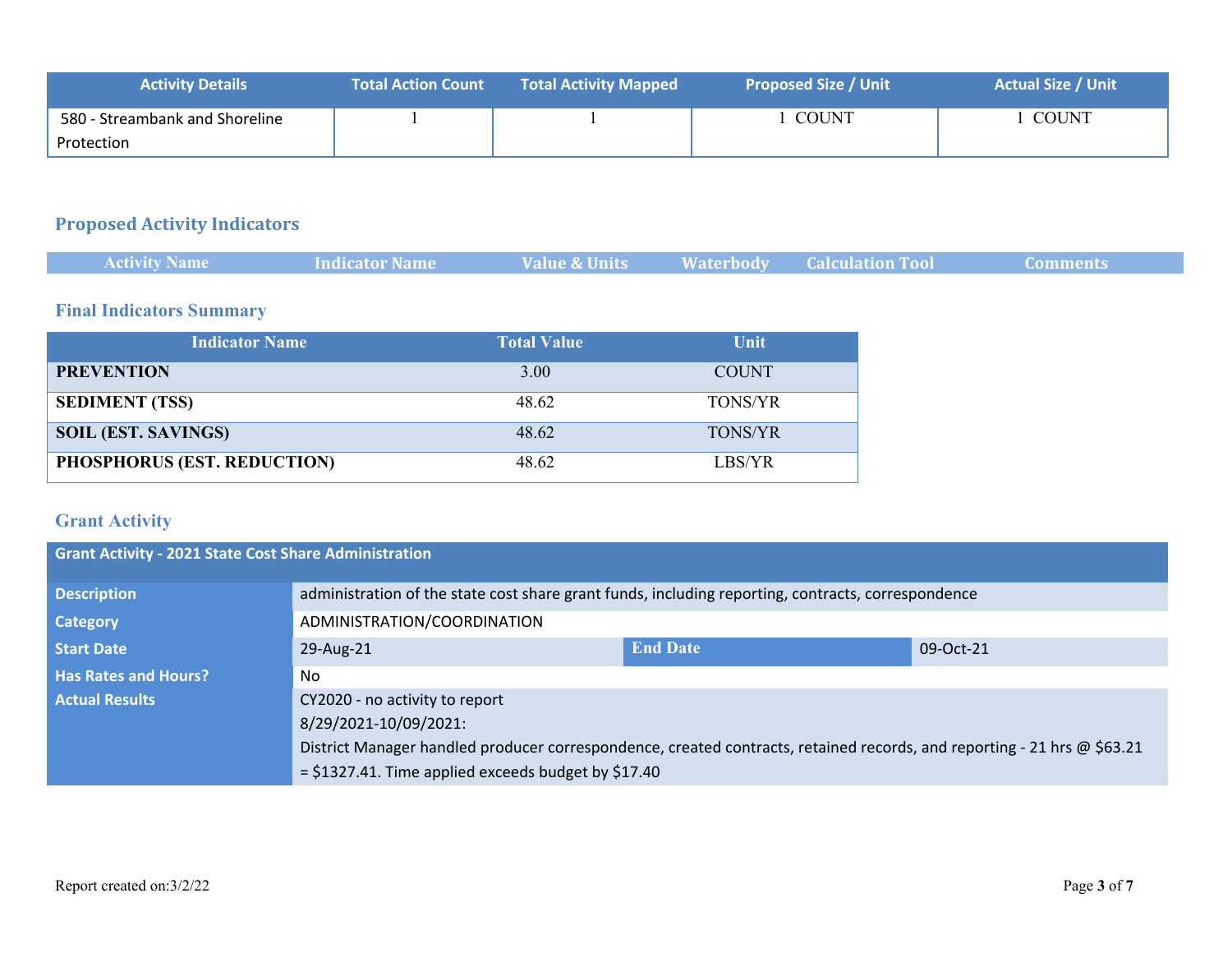| <b>Grant Activity - Danielle Green #19-14</b> |                                              |                              |  |  |  |  |
|-----------------------------------------------|----------------------------------------------|------------------------------|--|--|--|--|
| <b>Description</b>                            | well decommissioning                         |                              |  |  |  |  |
| <b>Category</b>                               | <b>GROUNDWATER</b>                           |                              |  |  |  |  |
| <b>Start Date</b>                             | 13-Oct-21                                    | <b>End Date</b><br>07-Dec-21 |  |  |  |  |
| <b>Has Rates and Hours?</b>                   | No                                           |                              |  |  |  |  |
| <b>Actual Results</b>                         | well decommissioning #CS19-14 Danielle Green |                              |  |  |  |  |

|                                                  | <b>Activity Action - Danielle Green #19-14</b> |                   |                            |                                      |                         |               |         |
|--------------------------------------------------|------------------------------------------------|-------------------|----------------------------|--------------------------------------|-------------------------|---------------|---------|
|                                                  | <b>Practice</b>                                |                   | 351 - Well Decommissioning | <b>Count of Activities</b>           |                         | $\mathbf{1}$  |         |
|                                                  | <b>Description</b>                             |                   | well decommissioning       |                                      |                         |               |         |
|                                                  | <b>Proposed Size / Units</b>                   |                   | 1.00 COUNT                 | Lifespan                             |                         | In Perpetuity |         |
|                                                  | <b>Actual Size/Units</b>                       |                   | 1.00 COUNT                 | <b>Installed Date</b>                |                         | 7-Dec-21      |         |
|                                                  | <b>Mapped Activities</b>                       |                   | 1 Point(s)                 | <b>Technical Assistance Provider</b> |                         |               | Other   |
| <b>Final Indicator for Danielle Green #19-14</b> |                                                |                   |                            |                                      |                         |               |         |
| <b>Indicator Name</b>                            |                                                | <b>PREVENTION</b> |                            |                                      | <b>Value</b>            | 1             |         |
| <b>Indicator Subcategory/Units</b>               |                                                |                   | POLLUTION PREVENTION COUNT |                                      | <b>Calculation Tool</b> |               | Unknown |
| <b>Waterbody</b>                                 |                                                | groundwater       |                            |                                      |                         |               |         |

| <b>Grant Activity - David Webster #CS21-1</b> |                                            |                 |           |  |  |
|-----------------------------------------------|--------------------------------------------|-----------------|-----------|--|--|
| <b>Description</b>                            | well decommissioning                       |                 |           |  |  |
| <b>Category</b>                               | GROUNDWATER                                |                 |           |  |  |
| <b>Start Date</b>                             | $6 - Apr - 21$                             | <b>End Date</b> | 06-Jul-21 |  |  |
| <b>Has Rates and Hours?</b>                   | No                                         |                 |           |  |  |
| <b>Actual Results</b>                         | well decommissioning #CS21-1 David Webster |                 |           |  |  |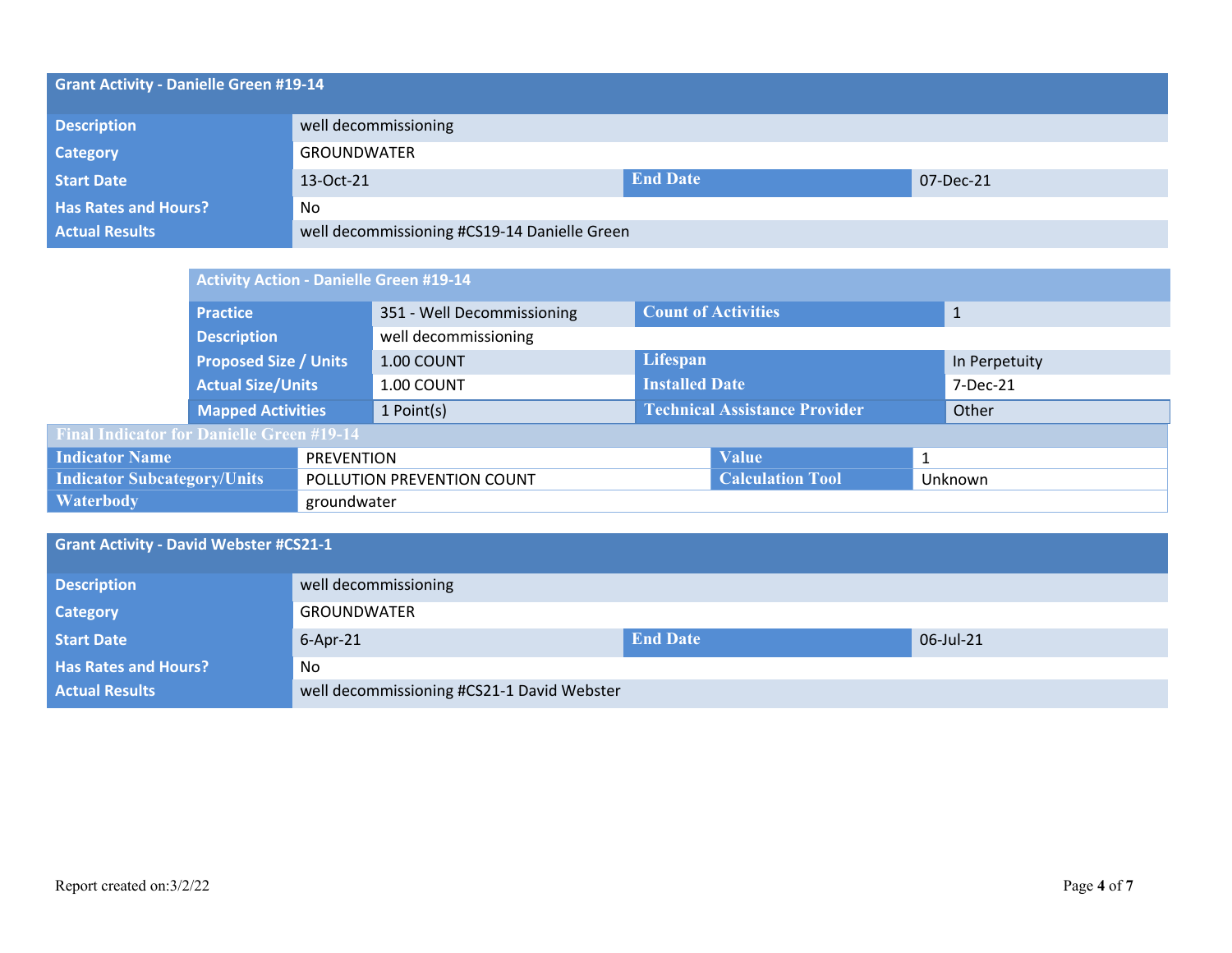| <b>Activity Action - David Webster #CS21-1</b>   |  |                            |  |                                      |   |               |  |
|--------------------------------------------------|--|----------------------------|--|--------------------------------------|---|---------------|--|
| <b>Practice</b>                                  |  | 351 - Well Decommissioning |  | <b>Count of Activities</b>           |   |               |  |
| <b>Description</b>                               |  | well decommissioning       |  |                                      |   |               |  |
| <b>Proposed Size / Units</b>                     |  | 1.00 COUNT                 |  | Lifespan                             |   | In Perpetuity |  |
| <b>Actual Size/Units</b>                         |  | 1.00 COUNT                 |  | <b>Installed Date</b>                |   | $6$ -Jul-21   |  |
| <b>Mapped Activities</b>                         |  | 1 Point(s)                 |  | <b>Technical Assistance Provider</b> |   | Other         |  |
| <b>Final Indicator for David Webster #CS21-1</b> |  |                            |  |                                      |   |               |  |
| <b>Indicator Name</b><br><b>PREVENTION</b>       |  |                            |  | <b>Value</b>                         | 1 |               |  |
| <b>Indicator Subcategory/Units</b>               |  | POLLUTION PREVENTION COUNT |  | <b>Calculation Tool</b>              |   | Unknown       |  |
| <b>Waterbody</b><br>groundwater                  |  |                            |  |                                      |   |               |  |

| <b>Grant Activity - Sharon Trulson</b> |                                             |                 |           |  |  |
|----------------------------------------|---------------------------------------------|-----------------|-----------|--|--|
| <b>Description</b>                     | well decommissioning                        |                 |           |  |  |
| <b>Category</b>                        | <b>GROUNDWATER</b>                          |                 |           |  |  |
| <b>Start Date</b>                      | 13-Oct-21                                   | <b>End Date</b> | 07-Dec-21 |  |  |
| <b>Has Rates and Hours?</b>            | No                                          |                 |           |  |  |
| <b>Actual Results</b>                  | well decommissioning #CS21-2 Sharon Trulson |                 |           |  |  |

|                                                   | <b>Activity Action - Sharon Trulson #CS21-2</b> |                            |                            |                                      |  |               |       |
|---------------------------------------------------|-------------------------------------------------|----------------------------|----------------------------|--------------------------------------|--|---------------|-------|
|                                                   | <b>Practice</b>                                 |                            | 351 - Well Decommissioning | <b>Count of Activities</b>           |  |               |       |
|                                                   | <b>Description</b>                              |                            | well decommissioning       |                                      |  |               |       |
|                                                   | <b>Proposed Size / Units</b>                    |                            | 1.00 COUNT                 | Lifespan                             |  | In Perpetuity |       |
|                                                   | <b>Actual Size/Units</b>                        |                            | 1.00 COUNT                 | <b>Installed Date</b>                |  | 7-Dec-21      |       |
|                                                   | <b>Mapped Activities</b>                        |                            | 1 Point(s)                 | <b>Technical Assistance Provider</b> |  |               | Other |
| <b>Final Indicator for Sharon Trulson #CS21-2</b> |                                                 |                            |                            |                                      |  |               |       |
| <b>Indicator Name</b><br>PREVENTION               |                                                 |                            |                            | <b>Value</b>                         |  |               |       |
| <b>Indicator Subcategory/Units</b>                |                                                 | POLLUTION PREVENTION COUNT |                            | <b>Calculation Tool</b>              |  | Unknown       |       |
| <b>Waterbody</b><br>groundwater                   |                                                 |                            |                            |                                      |  |               |       |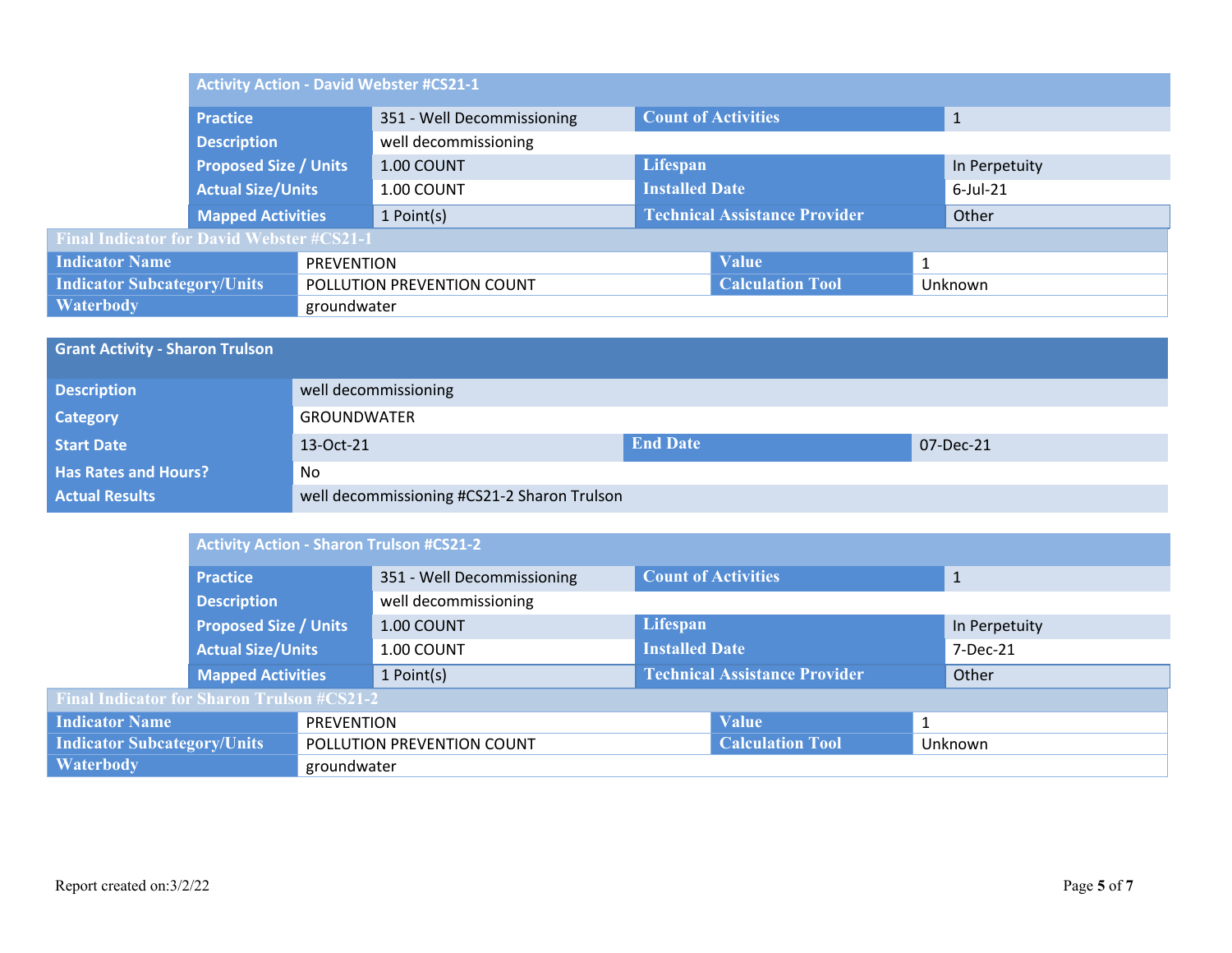| Grant Activity - Soil Erosion - 2019 LC Cost Share Assistance - shoreline restorations |                                                                                                                                                                                                                                                                                                                                                                                                                                                                                                                                                                                                                                                               |                 |           |  |  |  |  |
|----------------------------------------------------------------------------------------|---------------------------------------------------------------------------------------------------------------------------------------------------------------------------------------------------------------------------------------------------------------------------------------------------------------------------------------------------------------------------------------------------------------------------------------------------------------------------------------------------------------------------------------------------------------------------------------------------------------------------------------------------------------|-----------------|-----------|--|--|--|--|
| <b>Description</b>                                                                     | shoreline/streambank restorations                                                                                                                                                                                                                                                                                                                                                                                                                                                                                                                                                                                                                             |                 |           |  |  |  |  |
| <b>Category</b>                                                                        | STREAMBANK OR SHORELINE PROTECTION                                                                                                                                                                                                                                                                                                                                                                                                                                                                                                                                                                                                                            |                 |           |  |  |  |  |
| <b>Start Date</b>                                                                      | $1-Sep-20$                                                                                                                                                                                                                                                                                                                                                                                                                                                                                                                                                                                                                                                    | <b>End Date</b> | 03-Aug-21 |  |  |  |  |
| <b>Has Rates and Hours?</b>                                                            | N <sub>o</sub>                                                                                                                                                                                                                                                                                                                                                                                                                                                                                                                                                                                                                                                |                 |           |  |  |  |  |
| <b>Actual Results</b>                                                                  | 12/01/2020 - Becky Stattelman shoreline/streambank restoration project. Total partial contract amount approved<br>\$8,875.00; funds applied - 2019 state cost share \$245.94, 2019 Local Capacity grant funds \$5,200.00, 2020 Local Capacity<br>grant funds \$1,210.31. Total cost share assistance paid \$6,656.25, or 75% of partial contract voucher total.<br>8/3/2021 - contract/project complete -<br>2020 State Cost Share - \$5240.00<br>2021 State Cost Share - \$2929.10<br>2020 Local Capacity - \$14713.95<br>total project costs: \$39,385.38<br>total cost share assistance - \$29,539.04, or 75%.<br>total landowner contribution - \$9846.34 |                 |           |  |  |  |  |

|                                                    | <b>Activity Action - LC19-2 Becky Stattelman</b> |                                               |                                |                                      |                                                         |              |  |
|----------------------------------------------------|--------------------------------------------------|-----------------------------------------------|--------------------------------|--------------------------------------|---------------------------------------------------------|--------------|--|
|                                                    | <b>Practice</b>                                  |                                               | 580 - Streambank and Shoreline | <b>Count of Activities</b>           |                                                         | $\mathbf{1}$ |  |
|                                                    |                                                  |                                               | Protection                     |                                      |                                                         |              |  |
|                                                    | <b>Description</b>                               |                                               | shoreline restoration          |                                      |                                                         |              |  |
|                                                    | <b>Proposed Size / Units</b>                     |                                               | 1.00 COUNT                     | Lifespan                             |                                                         | 10 Years     |  |
|                                                    | <b>Actual Size/Units</b>                         |                                               | 1.00 COUNT                     | <b>Installed Date</b>                |                                                         | 1-Dec-20     |  |
|                                                    | <b>Mapped Activities</b>                         |                                               | $1$ Line(s)                    | <b>Technical Assistance Provider</b> |                                                         | <b>TSA</b>   |  |
| <b>Final Indicator for LC19-2 Becky Stattelman</b> |                                                  |                                               |                                |                                      |                                                         |              |  |
| <b>Indicator Name</b>                              |                                                  |                                               | SOIL (EST. SAVINGS)            |                                      | <b>Value</b>                                            | 48.62        |  |
| <b>Indicator Subcategory/Units</b>                 |                                                  | WATER POLLUTION (REDUCTION ESTIMATES) TONS/YR |                                | <b>Calculation Tool</b>              | <b>BWSR CALC (STREAM &amp; DITCH)</b><br>STABILIZATION) |              |  |
| <b>Waterbody</b><br><b>Big Stone Lake</b>          |                                                  |                                               |                                |                                      |                                                         |              |  |
| <b>Final Indicator for LC19-2 Becky Stattelman</b> |                                                  |                                               |                                |                                      |                                                         |              |  |
| <b>Indicator Name</b>                              |                                                  | PHOSPHORUS (EST. REDUCTION)                   |                                | <b>Value</b>                         | 48.62                                                   |              |  |